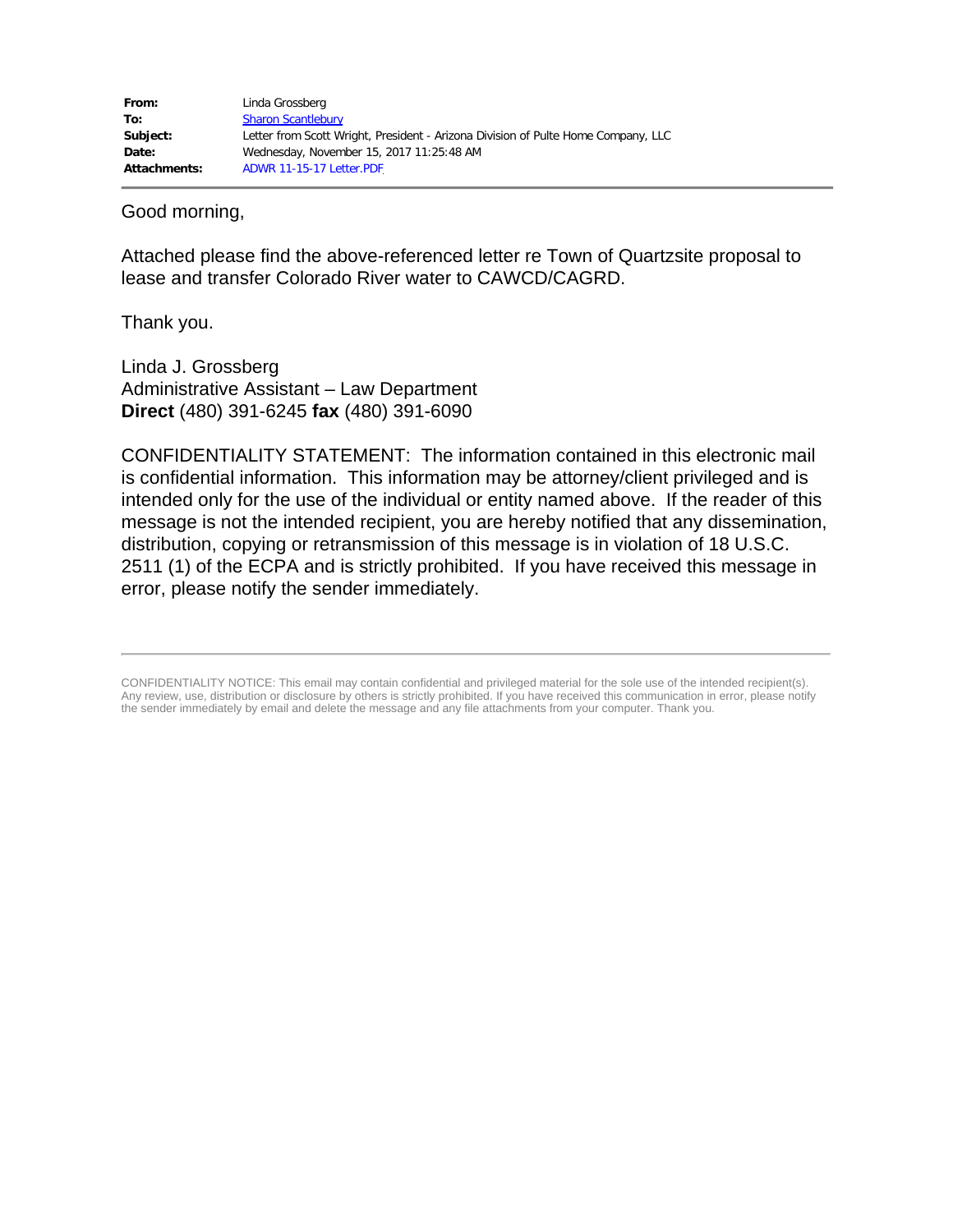

November 15, 2017

Thomas Buschatzke, Director Arizona Department of Water Resources 1110 W. Washington St., Suite 310 Phoenix, AZ 85007 tbuschatzke@azwater.gov

Arizona Department of Water Resources Attn: Sharon Scantlebury, Docket Supervisor P.O. Box 36020 Phoenix, Arizona 85067-6020 sscantlebury@azwater.gov

## $RE:$ Town of Quartzsite proposal to lease and transfer Colorado River water to CAWCD/CAGRD

Dear Director Buschatzke,

These comments are submitted in support of the Town of Quartzsite's proposed lease and transfer of 1,070 acre-feet of its fourth priority Colorado River water entitlement to the Central Arizona Water Conservation District for its Central Arizona Groundwater Replenishment District function (CAGRD). Pulte Home Company, LLC (Pulte) strongly supports CAGRD's efforts to lease Quartzsite's Colorado River water. The water will be used immediately and beneficially to satisfy CAGRD's existing replenishment obligations in a manner that is both more reliable and more affordable for CAGRD's members (water service customers and taxpayers) than spot market purchases of excess water. In addition, Quartzsite will begin collecting needed funding for water system improvements.

As a land developer and homebuilder, Pulte recognizes and has supported the State of Arizona's longstanding commitment to replenish groundwater withdrawn by CAGRD members within the State's Active Management Areas, and the proposed Colorado River lease and transfer will continue to support that vision. Denial of the pending application, on the other hand, would be a step backward in the State's sustainable development policy.

Over the years, Arizona has enacted in statute policies that both control, and are strongly supported by, the pending lease and transfer proposal, including that Arizona's surface waters must be beneficially used, and not reserved for a future use. See, for example, A.R.S. § 45-141; In the Matter of Rights to Use the Gila River, 171 Ariz. 230, 231, 830 P.2d 442, 451 (Ariz. 1992)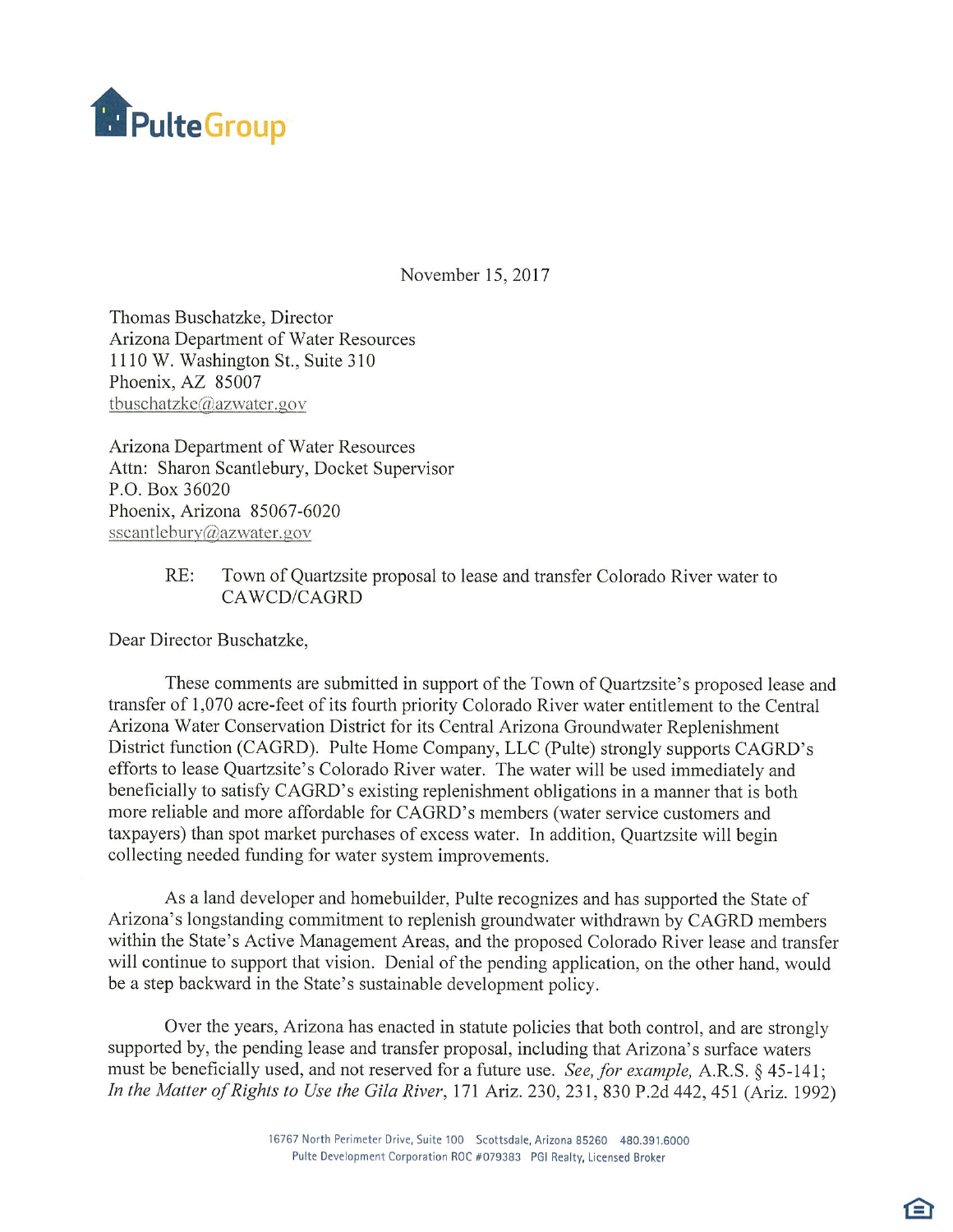(recognizing no appropriative water right claim for future uses). Similar to the water that has been reserved for other on-river contractors who are not able to order and use their full entitlements each year, Quartzsite's unused allocation has been beneficially used without payment to Quartzsite, including by CAGRD for replenishment purposes in Central Arizona.

Arizona Revised Statute section 45-576.B. prohibits cities, towns, and counties within Active Management Areas from approving subdivision plats that lack a 100-year assured water supply. Section 45-576.L. requires that 100-year water supply be consistent with the management goal of the Active Management Area, and the Department's rules require replenishment of excess groundwater withdrawals to meet that requirement. A.A.C. R12-15-722 et seq. Excess groundwater use is replenished by the CAGRD to satisfy these sustainability requirements. See A.R.S. 48-3701 et seq. CAGRD has been fortunate in past years to be able to use readily available, affordable excess supplies, but those supplies are increasingly unavailable. CAGRD's ability to continue to affordably replenish both for existing commitments, and for future development, is important to support sustainable communities within the Active Management Areas.

Quartzsite's proposal to lease and transfer its allocation, rather than simply allowing other water users to use Quartzsite's allocated water without compensation on an annual basis, provides an immediate financial benefit to Quartzsite's water service area, without permanent loss of the allocation. Quartzsite needs this financial support to improve and expand its water treatment and delivery infrastructure. For example, in May of 2016, Quartzsite experienced a significant water production outage, and needs to improve infrastructure now to avoid future outages. The proposed long-term lease both supports the original intent of the Colorado River allocation to benefit the Quartzsite area, and commits the physical water for the lease term to an important existing beneficial use in CAGRD's replenishment areas.

Members of the CAGRD, whether through a water provider holding a Designation of Assured Water Supply, or whether through individual land memberships, are relying on CAGRD's replenishment services to replenish groundwater withdrawn within the Active Management Areas. As important, non-members are relying on CAGRD's replenishment to restore excess groundwater withdrawn by CAGRD members so that the Active Management Areas that include Arizona's largest cities and urban areas, continue to thrive.

I understand that some opponents of the pending application have claimed this is the first transfer application for main stem Colorado River water to be moved into the central Arizona area after the original CAP allocations were made, but this claim of absence of a precedent is simply not true. In addition to the State's multiple formal allocations of unused main stem water transported each year through the Central Arizona Project Canal, the State of Arizona accepted the permanent transfer of 50,000 acre-feet per year of Yuma Mesa Division main stem water to the Ak-Chin Community in Central Arizona as part of a water rights settlement. A portion of the overall Ak-Chin settlement water was leased for use within the Anthem subdivision north of Phoenix in 1996. And, as mentioned previously, unused main stem water has been used on an annual basis in Central Arizona, including by CAGRD. This application is not novel, and approval is in the public interest.